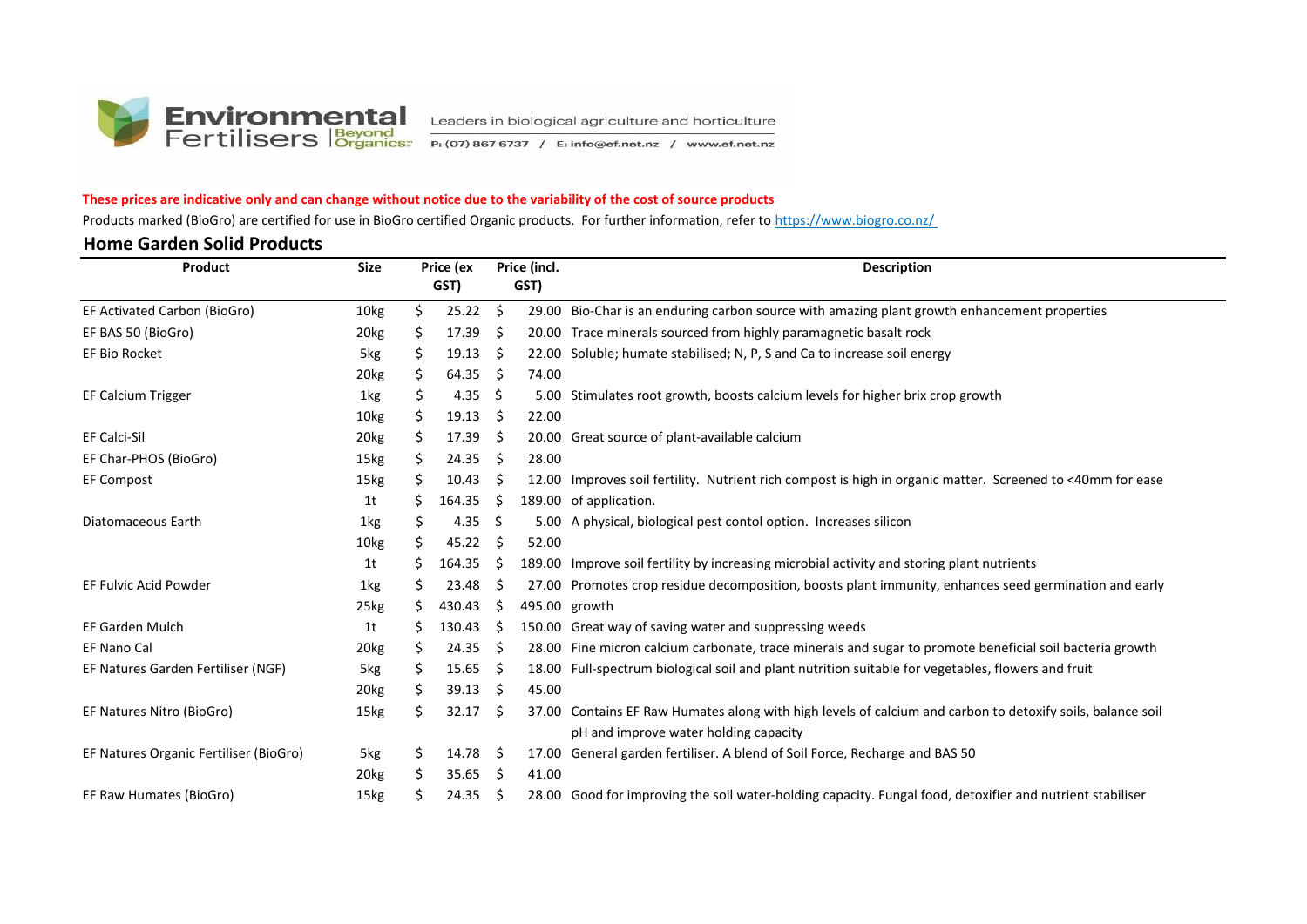## **Home Garden Solid Products (continued)**

| <b>Product</b>                       | <b>Size</b>       |    |       |     | Price (incl.<br>GST) | <b>Description</b>                                                                                                                                                                                     |
|--------------------------------------|-------------------|----|-------|-----|----------------------|--------------------------------------------------------------------------------------------------------------------------------------------------------------------------------------------------------|
| EF Recharge (BioGro)                 | 20 <sub>kg</sub>  | ↘  | 24.35 | Ŝ.  | 28.00                | Composted calcium carbonate with EF Raw Humates                                                                                                                                                        |
| EF RPR                               | 20 <sub>kg</sub>  | S  | 20.00 | 5   | 23.00                |                                                                                                                                                                                                        |
| EF S.A.R. Spray Mix - makes 5 Litres | 100 <sub>gm</sub> |    | 10.43 | S.  | 12.00                | S.A.R Spray induces chemical receptors in plant leaves to trigger a response throughout the whole plant. This<br>leads to robust plants with improved tolerance and higher nutrient density and yields |
| - makes 25 Litres                    | 500gm             | S  | 25.22 | -S  | 29.00                |                                                                                                                                                                                                        |
| - makes 50 Litres                    | 1kg               |    | 40.00 | S.  | 46.00                |                                                                                                                                                                                                        |
| EF Soil Conditioner (BioGro)         | 15kg              | S  | 14.78 | -S  | 17.00                | Provides calcium, sulphur and carbon while performing as a soil conditioner and amendment.                                                                                                             |
| EF Soil Force (BioGro)               | 20 <sub>kg</sub>  | Ś. | 35.65 | S.  |                      | 41.00 Composted RPR with humic acid, fish protein and basalt rock dust                                                                                                                                 |
| EF Soil Mag (BioGro)                 | 20 <sub>kg</sub>  | S. | 17.39 | -S  |                      | 20.00 Composted magnesium containing crushed serpentine rock, raw humates and fish                                                                                                                     |
| <b>EF Soluble Humates</b>            | 20 <sub>kg</sub>  | S  | 57.39 | S.  |                      | 66.00 Increases CEC, protects against sodium and pH fluctuations, increased aeration and has natural                                                                                                   |
|                                      |                   |    |       |     |                      | chelating capacity                                                                                                                                                                                     |
| EF Soluble Nitrocal                  | 25kg              | ↘  | 38.26 | - S | 44.00                | Increases calcium availability, providing both nitrate nitrogen and ammonium nitrogen,                                                                                                                 |
| <b>EF Water Acidifier</b>            | 1kg               | ς  | 60.87 | Ŝ.  |                      | 70.00 For lowering spray pH (chemical) solutions to enhance chemical half life. Spray to induce the<br>flowering mode of plants.                                                                       |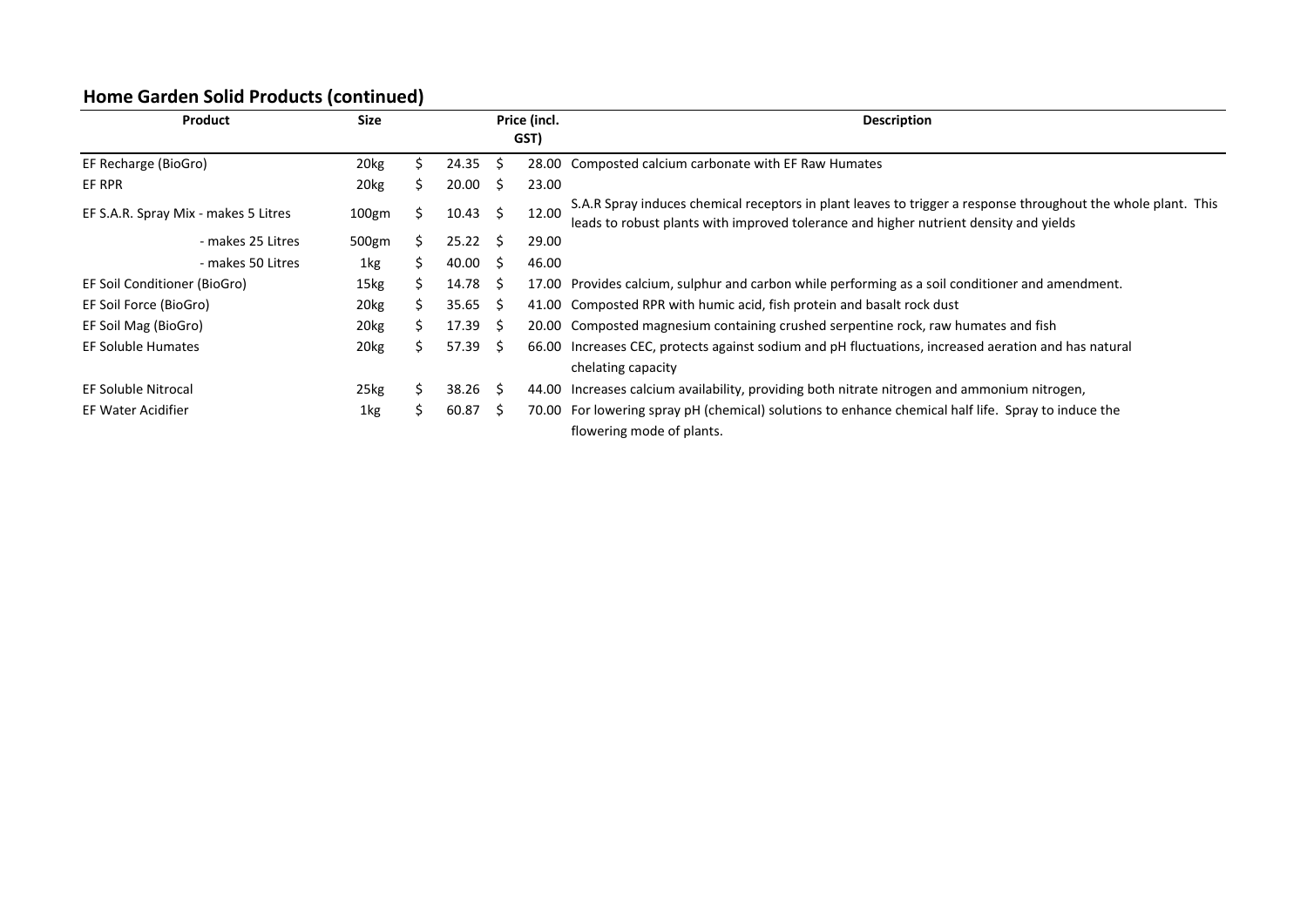## **Home Garden Liquid Products**

| Product                             | <b>Size</b>    | Price (ex |                     | Price (incl. |              | <b>Description</b>                                                                                      |
|-------------------------------------|----------------|-----------|---------------------|--------------|--------------|---------------------------------------------------------------------------------------------------------|
|                                     |                |           | GST)                |              | GST)         |                                                                                                         |
| EF ACE                              | 1 <sub>L</sub> | \$        | 14.78               | \$           |              | 17.00 Liquid Fulvic acid. Add to foliar feeds, animal feeds and as herbicide amelioration               |
|                                     | 5L             | \$        | 37.39               | \$           | 43.00        |                                                                                                         |
|                                     | 20L            | \$        | 66.09               | \$           | 76.00        |                                                                                                         |
| EF Activated Carbon Foliar (BioGro) | 1 <sub>L</sub> | \$        | 14.78               | \$           |              | 17.00 Liquid Bio-Char is a stable carbon source with amazing plant growth enhancement properties        |
|                                     | 5L             | \$        | 28.70               | Ŝ.           | 33.00        |                                                                                                         |
|                                     | 20L            | \$        | 73.04 \$            |              | 84.00        |                                                                                                         |
| EF Bio-Cal (BioGro)                 | 1 <sub>L</sub> | \$        | $14.78 \pm 5$       |              |              | 17.00 Liquid calcium spray to lift calcium availability in soil                                         |
|                                     | 5L             | \$        | 26.96               | \$           | 31.00        |                                                                                                         |
|                                     | 20L            | \$        | 66.09               | \$           | 76.00        |                                                                                                         |
| EF Cal Bor (BioGro)                 | 1 <sub>L</sub> | \$        | 14.78               | S.           |              | 17.00 Micronised boron with liquid kelp and humates                                                     |
|                                     | 5L             | \$        | 28.70               | \$           | 33.00        |                                                                                                         |
|                                     | 20L            | \$        | 88.70               | - \$         | 102.00       |                                                                                                         |
| EF Cal Phos (BioGro)                | 1 <sub>L</sub> | \$        | $14.78 \div$        |              |              | 17.00 Liquid micronised RPR used to increase calcium and phosphate availability and boost Brix reading  |
|                                     | 5L             | \$        | $25.22 \quad$ \$    |              | 29.00        |                                                                                                         |
|                                     | 20L            | \$        | 66.09               | Ŝ.           | 76.00        |                                                                                                         |
| <b>EF Carbon Plus</b>               | 125mL          | \$        | 48.70               | \$           |              | 56.00 A powerful surfactant which improves moisture absorption. Increased yield for the same fertiliser |
|                                     | 1 <sub>L</sub> | \$        | 150.43              | \$.          | 173.00 usage |                                                                                                         |
|                                     | 5L             | \$        | 750.43              | - \$         | 863.00       |                                                                                                         |
| EF Fish Plus (BioGro)               | 1 <sub>L</sub> | \$.       | $14.78 \; \text{S}$ |              |              | 17.00 Organic foliar feed. Contains hydrolysed fish and kelp                                            |
|                                     | 5L             | \$        | 47.83               | \$           | 55.00        |                                                                                                         |
|                                     | 20L            | \$        | 88.70               | \$           | 102.00       |                                                                                                         |
| EF Glypho-Mate (weed spray)         | 1 <sub>L</sub> | \$        | 20.00               | Ŝ.           |              | 23.00 Use this product if glyphosate herbicide is required, as it reduces negative soil impacts         |
|                                     | 5L             | \$        | 87.83               | \$           | 101.00       |                                                                                                         |
|                                     | 20L            | \$        | 220.00              | \$           | 253.00       |                                                                                                         |
| <b>EF Humus Builder</b>             | 1 <sub>L</sub> | \$        | $14.78 \quad$ \$    |              |              | 17.00 Boosts photosynthesis, root growth, rhizoshpere microbes and humus creation                       |
|                                     | 5L             | \$        | $33.91 \quad $$     |              | 39.00        |                                                                                                         |
|                                     | 20L            | \$        | $66.09$ \$          |              | 76.00        |                                                                                                         |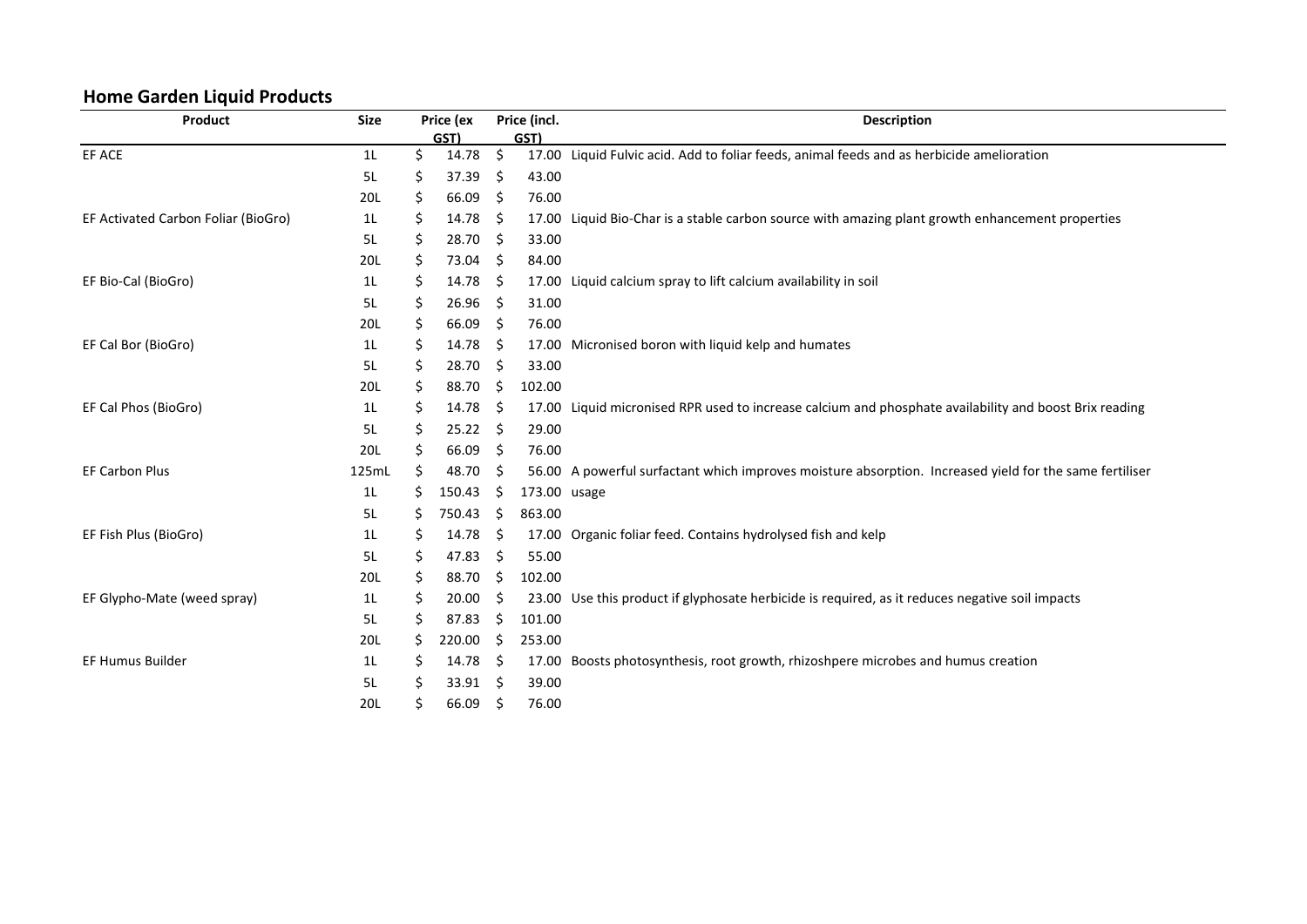# **Home Garden Liquid Products (continued)**

| Product                        | <b>Size</b> |    | Price (ex |     | Price (incl. | <b>Description</b>                                                                      |
|--------------------------------|-------------|----|-----------|-----|--------------|-----------------------------------------------------------------------------------------|
|                                |             |    | GST)      |     | GST)         |                                                                                         |
| EF Liquid Alkaline Humates     | 1L          | Ś. | 14.78     | Ś   |              | 17.00 Potassium humate-based bio-stimulant with many benefits for soil and plant health |
|                                | 5L          | S  | 52.17     | -S  | 60.00        |                                                                                         |
|                                | 20L         | \$ | 88.70     | -S  | 102.00       |                                                                                         |
| EF Liquid Kelp (BioGro)        | 1L          | \$ | 14.78     | -S  | 17.00        | Full-spectrum foliar and soil trace-mineral supplement                                  |
|                                | 5L          | \$ | 47.83     | Ŝ.  | 55.00        |                                                                                         |
|                                | 20L         | Ś. | 88.70     | -S  | 102.00       |                                                                                         |
| EF Micronised Humates (BioGro) | 1L          | \$ | 14.78     | -S  |              | 17.00 Humic acid-based bio-stimulant with many benefits for soil and plant health       |
|                                | 5L          | Ś  | 66.96     | -S  | 77.00        |                                                                                         |
|                                | 20L         | S  | 110.43    | Ŝ.  | 127.00       |                                                                                         |
| EF Reproductive Foliar         | 1L          | S  | 14.78     | -S  |              | 17.00 To ensure flower production and fruit set in tomatoes and fruit trees             |
|                                | 5L          | S  | 37.39     | S.  | 43.00        |                                                                                         |
|                                | 20L         | S  | 110.43    | S   | 127.00       |                                                                                         |
| EF Vegetative Foliar           | 1L          | \$ | 14.78     | -S  | 17.00        | Full spectrum foliar nutrition to boost yield of nutrient-dense food                    |
|                                | 5L          | Ś. | 37.39     | S.  | 43.00        |                                                                                         |
|                                | 20L         | Ś. | 110.43    | S.  | 127.00       |                                                                                         |
| <b>EF Vermicast</b>            | 1L          | Ś. | 13.04     | -S  | 15.00        |                                                                                         |
|                                | 20L         | Ś  | 60.87     | - S | 70.00        |                                                                                         |
|                                |             |    |           |     |              | ALL LIQUID PRODUCTS AVAILABLE IN 200L, and 1,000L. Price available on application.      |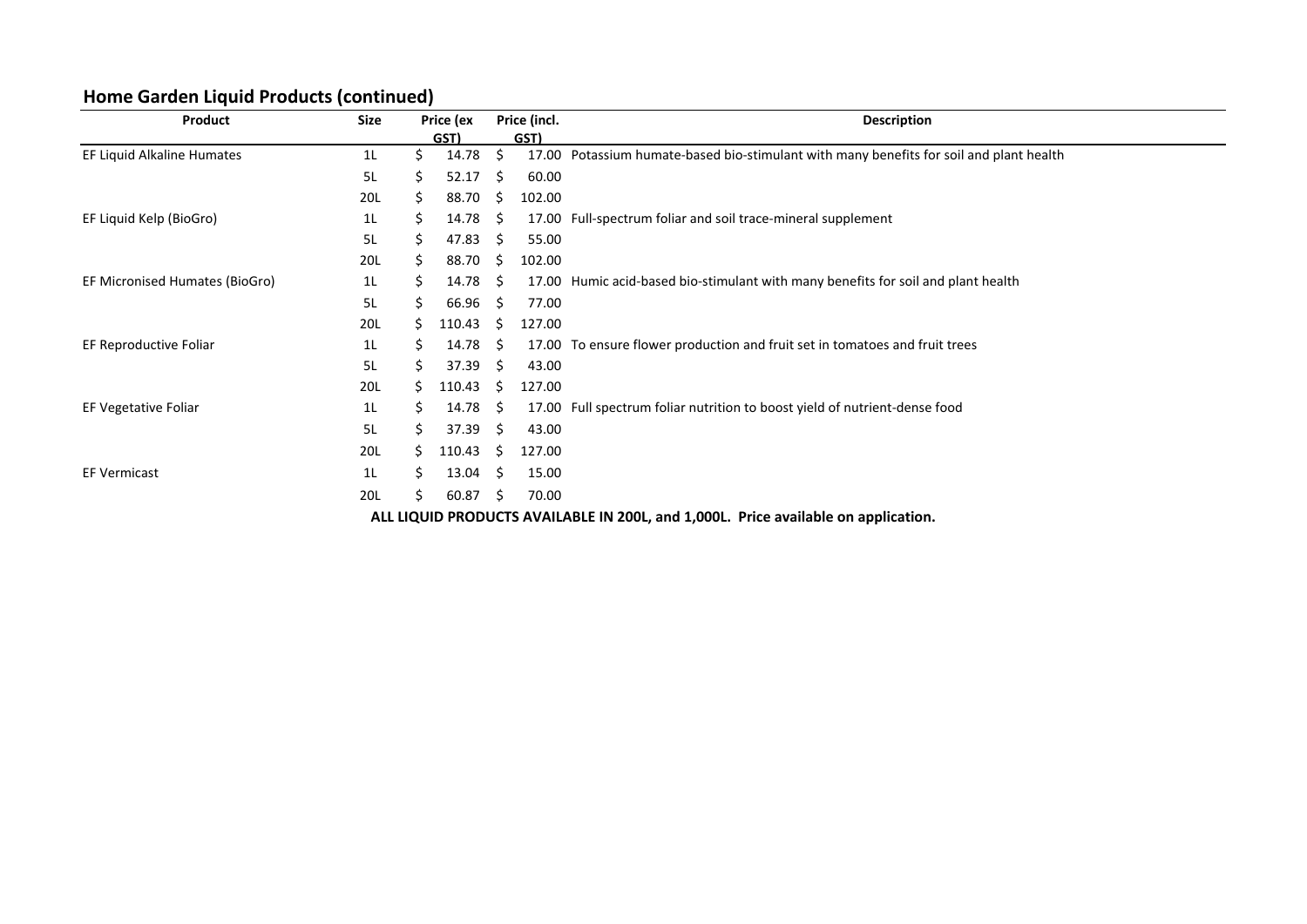# **Microbes/Innoculants**

| Product                         | Size             |   | Price (ex<br>GST) |   | Price (incl.<br>GST) | <b>Description</b>                                                                                             |
|---------------------------------|------------------|---|-------------------|---|----------------------|----------------------------------------------------------------------------------------------------------------|
| EF 10/25 Soil Microbes          | 100 <sub>g</sub> |   | 19.13             | Ś |                      | 22.00 Mix of bacteria and predatory fungi acting to improve soil structure and fertility.                      |
|                                 | 1kg              |   | 110.43            | S | 127.00               |                                                                                                                |
| <b>EF Bacillus Subtilis</b>     | 1kg              |   | 88.70             |   | 102.00               | Controls Powdery Mildew and Downy Mildew, triggers plant immune system activation. Non-toxic                   |
| EF Bio-Vam                      | 100 <sub>g</sub> |   | #VALUE!           |   | <b>POA</b>           | Temporarily unavailable                                                                                        |
|                                 | 500g             |   | #VALUE!           |   | <b>POA</b>           |                                                                                                                |
|                                 | 1kg              |   | #VALUE!           |   | <b>POA</b>           |                                                                                                                |
| EF Combo 13 Powder (13 species) | 100 <sub>g</sub> | S | 19.13             | S | 22.00                | Predatory fungi and insect parasite mix for dealing with plant pests and diseases, including potato            |
|                                 | 500g             |   | 66.09             | S |                      | 76.00 psyllid                                                                                                  |
|                                 | 1kg              |   | 110.43            | S | 127.00               |                                                                                                                |
| EF Compost Tea Brewing Kit      | each             |   | 244.35            |   |                      | 281.00 20L compost tea brewer (makes 1000L in total); a liquid fertiliser, bio-stimulant and pest management   |
|                                 |                  |   |                   |   |                      | tool                                                                                                           |
| EF Microbe Food (BioGro)        | 1kg              |   | 14.78             | S |                      | 17.00 Microbe food formula to encourage rapid multiplication of microbes for compost tea and microbe           |
|                                 | 5kg              |   | 57.39             | S |                      | 66.00 brews                                                                                                    |
|                                 | 10kg             | S | 105.22            | S | 121.00               |                                                                                                                |
| <b>EF Natural Fermenters</b>    | 1L               |   | 14.78             | S |                      | 17.00 Foliar fertiliser with beneficial microbes present                                                       |
|                                 | 5L               | S | 27.83             | S | 32.00                |                                                                                                                |
|                                 | 20L              |   | 88.70             | S | 102.00               |                                                                                                                |
| EF P.S.A Brew                   | 1000L            | S | 521.74            | S |                      | 600.00 Increases beneficial microbial diversity on vine foliage and in soil, with no with-holding period. Non- |
|                                 |                  |   |                   |   |                      | toxic                                                                                                          |
| Replacement Microbes and Food   |                  | S | 121.74            | S |                      | 140.00 For compost tea brewing. Makes 1000L                                                                    |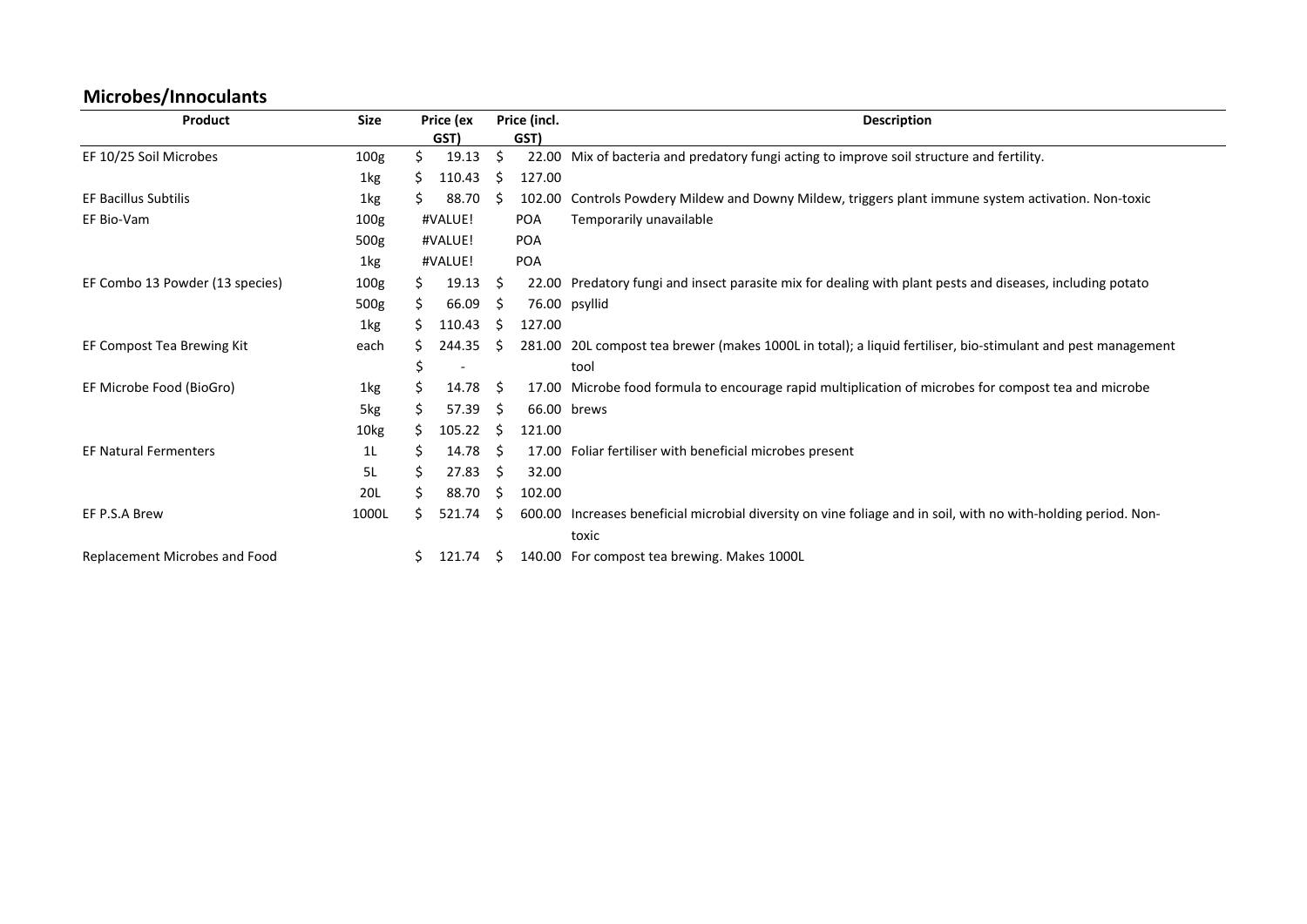## **Chelates**

| Product                     | <b>Size</b>    |    | Price (ex |     | Price (incl. | <b>Description</b>                                                                   |
|-----------------------------|----------------|----|-----------|-----|--------------|--------------------------------------------------------------------------------------|
|                             |                |    | GST)      |     | GST)         |                                                                                      |
| Boron Chelate (BioGro)      | 1 <sub>L</sub> | \$ | 23.48     | \$  |              | 27.00 Micronutrient fertiliser that provides readily available boron for plants      |
|                             | 5L             | S  | 77.39     | \$  | 89.00        |                                                                                      |
|                             | 20L            | S  | 258.26    | \$  | 297.00       |                                                                                      |
| Cobalt Chelate (BioGro)     | 1 <sub>L</sub> | \$ | 21.74     | \$  | 25.00        |                                                                                      |
| Copper Chelate (BioGro)     | 1 <sub>L</sub> | \$ | 17.39     | \$  | 20.00        | Micronutrient fertiliser that provides readily available copper for plants           |
|                             | 5L             | \$ | 60.87     | \$  | 70.00        |                                                                                      |
|                             | 20L            | S. | 241.74    | \$  | 278.00       |                                                                                      |
| Iron Chelate (BioGro)       | 1 <sub>L</sub> | \$ | 14.78     | \$  |              | 17.00 Micronutrient fertiliser that provides readily available iron for plants       |
|                             | 5L             | Ś. | 52.17     | Ŝ.  | 60.00        |                                                                                      |
|                             | 20L            | Ś. | 172.17    | \$  | 198.00       |                                                                                      |
| Magnesium Chelate           | 1L             | S  | 14.78     | -S  |              | 17.00 Micronutrient fertiliser that provides readily available magnesium for plants  |
|                             | 5L             | \$ | 52.17     | \$  | 60.00        |                                                                                      |
|                             | 20L            | Ś. | 172.17    | S.  | 198.00       |                                                                                      |
| Manganese Chelate (BioGro)  | 1 <sub>L</sub> | S  | 14.78     | -S  |              | 17.00 Micronutrient fertiliser that provides readily available manganese for plants  |
|                             | 5L             | S  | 52.17     | Ŝ.  | 60.00        |                                                                                      |
|                             | 20L            | Ś. | 172.17    | Ŝ.  | 198.00       |                                                                                      |
| Molybdenum Chelate (BioGro) | 1 <sub>L</sub> | \$ | 14.78     | -S  |              | 17.00 Micronutrient fertiliser that provides readily available molybdenum for plants |
|                             | 5L             | \$ | 52.17     | Ŝ.  | 60.00        |                                                                                      |
|                             | 20L            | S  | 172.17    | \$. | 198.00       |                                                                                      |
| Selenium Chelate (BioGro)   | 1 <sub>L</sub> | \$ | 33.04     | -S  |              | 38.00 Micronutrient fertiliser that provides readily available selenium for plants   |
| Zinc Chelates (BioGro)      | 1 <sub>L</sub> | S  | 17.39     | -S  |              | 20.00 Micronutrient fertiliser that provides readily available zinc for plants       |
|                             | 5L             | S  | 60.87     | \$  | 70.00        |                                                                                      |
|                             | 20L            | S  | 241.74    | S.  | 278.00       |                                                                                      |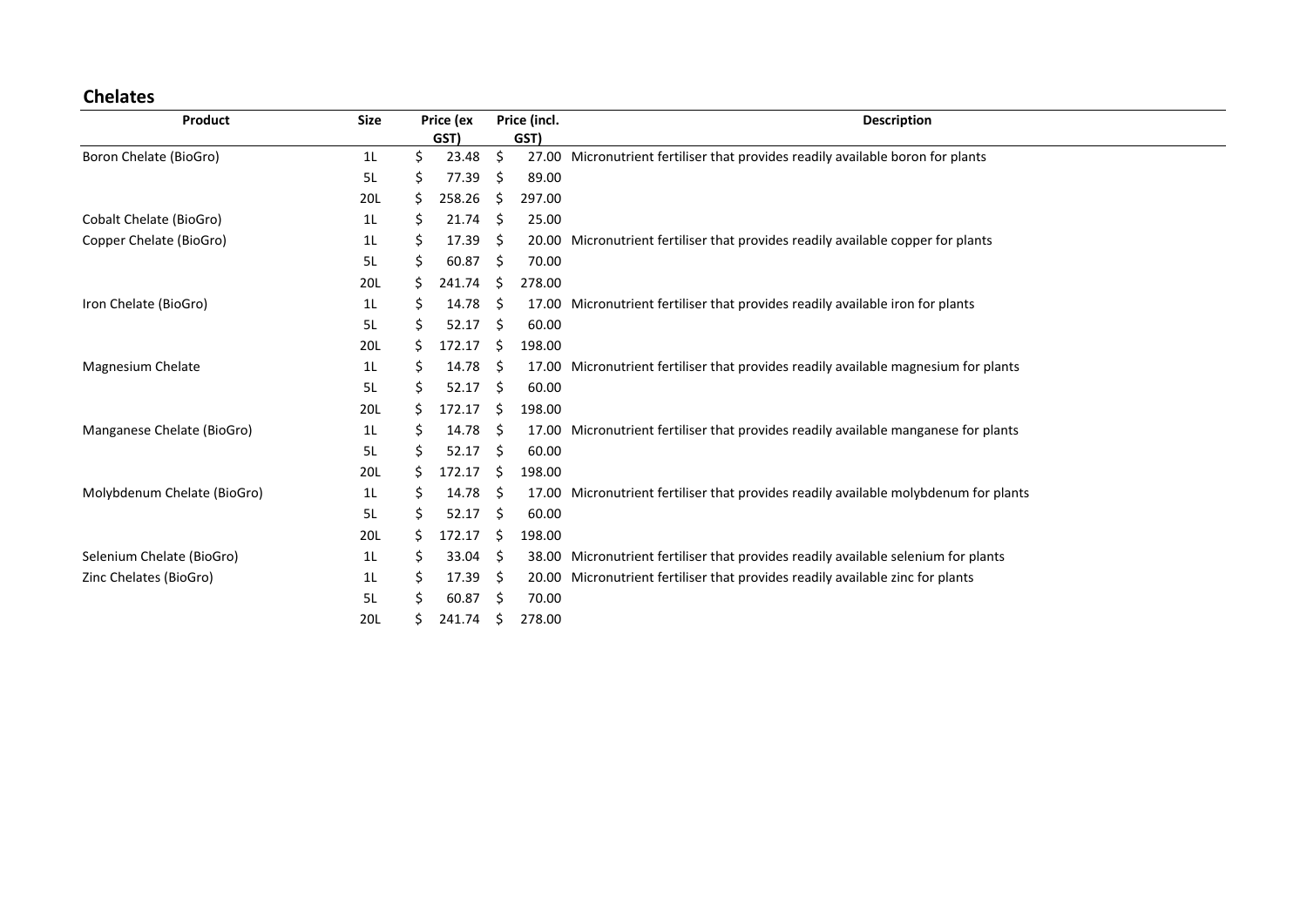#### **Animal Health**

| Product                                | Size             |    | Price (ex |    | Price (incl. | <b>Description</b>                                                                                |
|----------------------------------------|------------------|----|-----------|----|--------------|---------------------------------------------------------------------------------------------------|
|                                        |                  |    | GST)      |    | GST)         |                                                                                                   |
| EF Molasses (BioGro)                   | 1 <sub>L</sub>   |    | 6.96      | \$ | 8.00         | Supplementary stock feed, also sold in 1000L Pods                                                 |
|                                        | 5L               | S  | 26.96     | S  | 31.00        |                                                                                                   |
|                                        | 20L              | S. | 43.48     | S. | 50.00        |                                                                                                   |
|                                        | 200L             | S. | 220.00    | S  | 253.00       |                                                                                                   |
| <b>Poultry Minerals</b>                | 5kg              | S  | 27.83     | S  | 32.00        | Poultry food additive to enhance health, growth and egg production                                |
|                                        | 20 <sub>kg</sub> | S. | 110.43    | S  | 127.00       |                                                                                                   |
| Poultry miticide                       | 1 <sub>L</sub>   | S. | 14.78     | S  | 17.00        | Biological mite control that enhances poultry health and egg production                           |
|                                        | 5L               | S  | 45.22     | S. | 52.00        |                                                                                                   |
|                                        | 20L              | S. | 132.17    | S. | 152.00       |                                                                                                   |
| Stock Lick (powder)                    | 20 <sub>kg</sub> | S. | 80.00     | S  | 92.00        | Top quality vitamins and minerals, amino and humic acids plus ag salt for healthy stock           |
| Stock Primer for Pigs, Goats, Chickens | 1L               | S  | 14.78     | -S | 17.00        | Humate-based mineral drench/food supplement for chickens, dogs, cattle, and sheep                 |
| and Dogs                               | 5L               | S. | 53.04     | S. | 61.00        |                                                                                                   |
|                                        | 20L              | S. | 132.17    | S  | 152.00       |                                                                                                   |
| Equine Stock Primer                    | 1 <sub>L</sub>   | S. | 14.78     | S  | 17.00        | Powerful detoxifier, improves digestion and reproduction, promotes vigour and wellbeing in horses |
| (No Selenium)                          | 5L               | Š. | 53.04     | S  | 61.00        |                                                                                                   |
|                                        | 20L              |    | 132.17    | S  | 152.00       |                                                                                                   |

# **Soil Testing and Recommendations**

| Product                              | Size | Price (ex |          | Price (incl. |        | <b>Description</b>                                                                                                                            |
|--------------------------------------|------|-----------|----------|--------------|--------|-----------------------------------------------------------------------------------------------------------------------------------------------|
|                                      |      |           | GST)     |              | GST)   |                                                                                                                                               |
| Reams Soil Test                      | each |           | 66.09    | -S           |        | 76.00 Tests the plant-available minerals in the soil                                                                                          |
| Reams Paramagnetism soil test        | each |           | 11.30    | -S           | 13.00  |                                                                                                                                               |
| Reams Humus soil test                | each |           | 16.52    | S.           | 19.00  |                                                                                                                                               |
| Melhich 3 soil nutrient analysis     | each |           | 230.43   | -S           |        | 265.00 Cation Exchange Capacity (CEC) soil test carried out by Southern Cross University in Australia                                         |
| Hill Laboratories soil test          | each |           | 242.61   | <sub>S</sub> | 279.00 |                                                                                                                                               |
| Hill Laboratories herbage            | each |           | 220.00   | - S          |        | 253.00 Trace minerals analysis of herbage                                                                                                     |
| Microbial activity soil foodweb test | each | S.        | 340.87   | S.           | 392.00 |                                                                                                                                               |
| Fertiliser recommendations           | each |           | 156.52 S |              |        | 180.00 Analysing the Reams Soil Test results, EF technical consultants will make recommendations suited to<br>soil type and crop requirements |